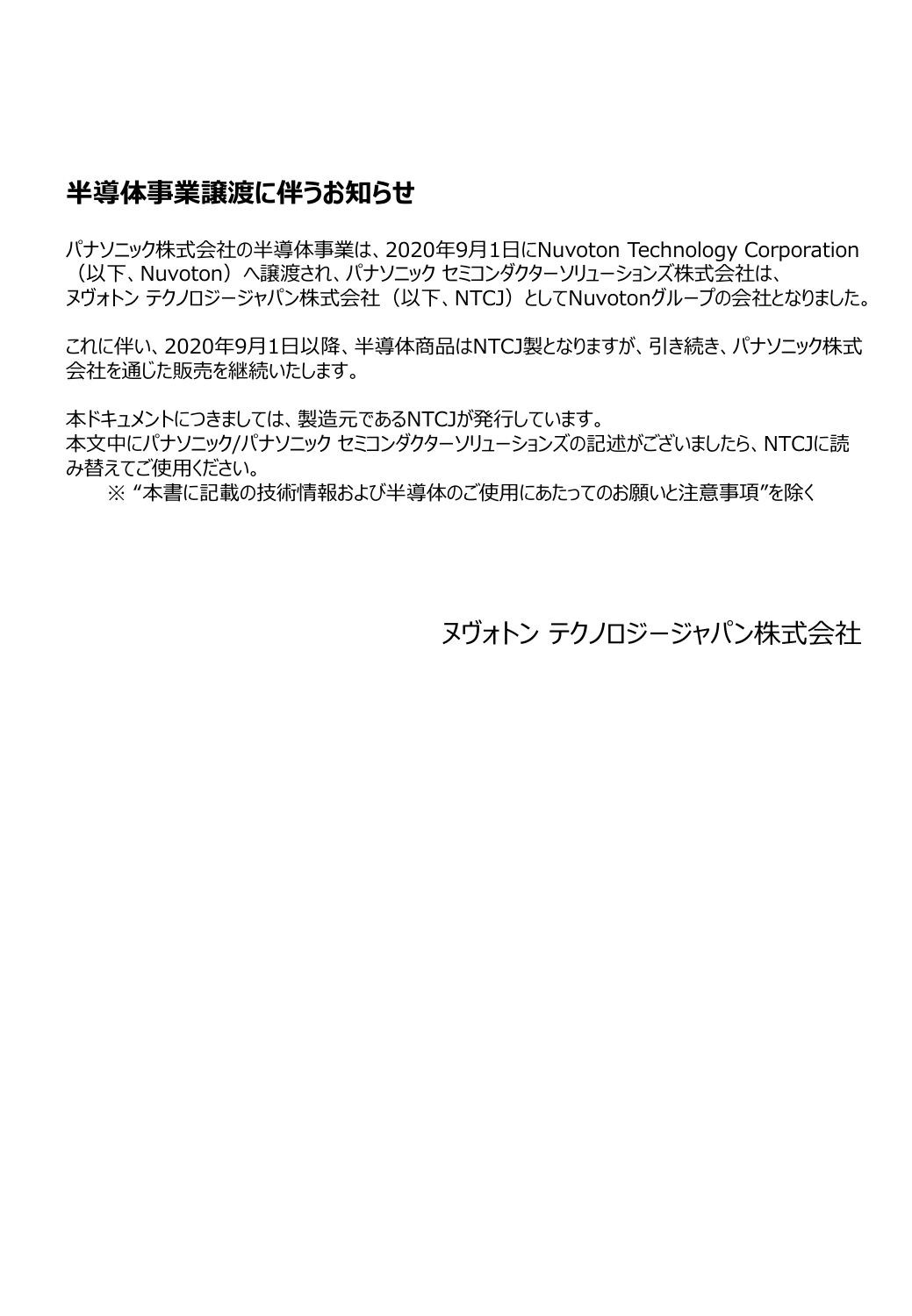### LNCT28PF01WW

# **Panasonic**

### **Description**

LNCT28PF01WW is a MOCVD fabricated 660nm and 780nm band dual wavelength laser diode with multi quantum well structure , adapting open type frame package to reduce the size and weight.

### Feature

- Dual wavelength: 661 nm (typ) and 783 nm (typ)
- High output power: 300 mW (pulse) for Red and 380 mW (pulse) for IR
- Package : Flat package
- Operating temperature : Max. +85°C

#### Application

- Optical disk drive
- Sensing
- Industrial use



#### Absolute Maximum Ratings 3)

| LD         | Item                       | Symbol | Value          | Unit | Condition           |
|------------|----------------------------|--------|----------------|------|---------------------|
| <b>RED</b> | Output power               | Po     | 100            | mW   | <b>CW</b>           |
|            |                            |        | 300            | mW   | pulse <sup>1)</sup> |
|            | Reverse voltage            | Vr     | 1.5            | V    | <b>CW</b>           |
|            | Operating case temperature | Тc     | $-10$ to $+85$ | °C   | CW/pulse            |
| IR         |                            | Po     | 200            | mW   | <b>CW</b>           |
|            | Output power               |        | 380            | mW   | pulse <sup>2)</sup> |
|            | Reverse voltage            | Vr     | 1.5            | v    | <b>CW</b>           |
|            | Operating case temperature | Тc     | $-10$ to $+85$ | °C   | CW/pulse            |
|            | Storage temperature        | Tstg   | $-40$ to $+85$ | °C   |                     |

Note) 1) Pulse width ≤ 30 ns, duty ≤ 33% for RED-LD

2) Pulse width  $\leq 100$  ns, duty  $\leq 50\%$  for IR-LD

3) These ratings are guaranteed only when RED-LD or IR-LD is turned on individually.

#### Electrical and Optical Characteristics

T=25°C, CW, Po=90 mW for RED-LD, 175 mW for IR-LD

| LD         | <b>Item</b>       |               | Symbol     | Min. | Typ.                     | Max. | Unit           | Condition   |
|------------|-------------------|---------------|------------|------|--------------------------|------|----------------|-------------|
| <b>RED</b> | Threshold current |               | Ith        |      | 50                       | 80   | mA             |             |
|            | Operating current |               | lop        |      | 128                      | 180  | mA             |             |
|            | Operating voltage |               | Vop        |      | 2.4                      | 3.0  | v              |             |
|            | Wavelength        |               | λ          | 656  | 661                      | 665  | nm             |             |
|            | Beam Divergence   | Parallel      | θh         | 7.5  |                          | 13.0 | deg            | <b>FWHM</b> |
|            |                   | Perpendicular | $\theta$ v | 13.0 | -                        | 19.5 | deg            | <b>FWHM</b> |
| IR         | Threshold current |               | lth        |      | 45                       | 70   | mA             |             |
|            | Operating current |               | lop        |      | 210                      | 275  | mA             |             |
|            | Operating voltage |               | Vop        |      | 2.5                      | 3.0  | V              |             |
|            | Wavelength        |               | λ          | 777  | 783                      | 791  | N <sub>m</sub> |             |
|            | Beam divergence   | Parallel      | $\theta$ h | 6.0  | $\overline{\phantom{a}}$ | 11.5 | dea            | <b>FWHM</b> |
|            |                   | Perpendicular | $\theta$   | 12.0 | -                        | 19.0 | deg            |             |

FWHM : Full width at half maximum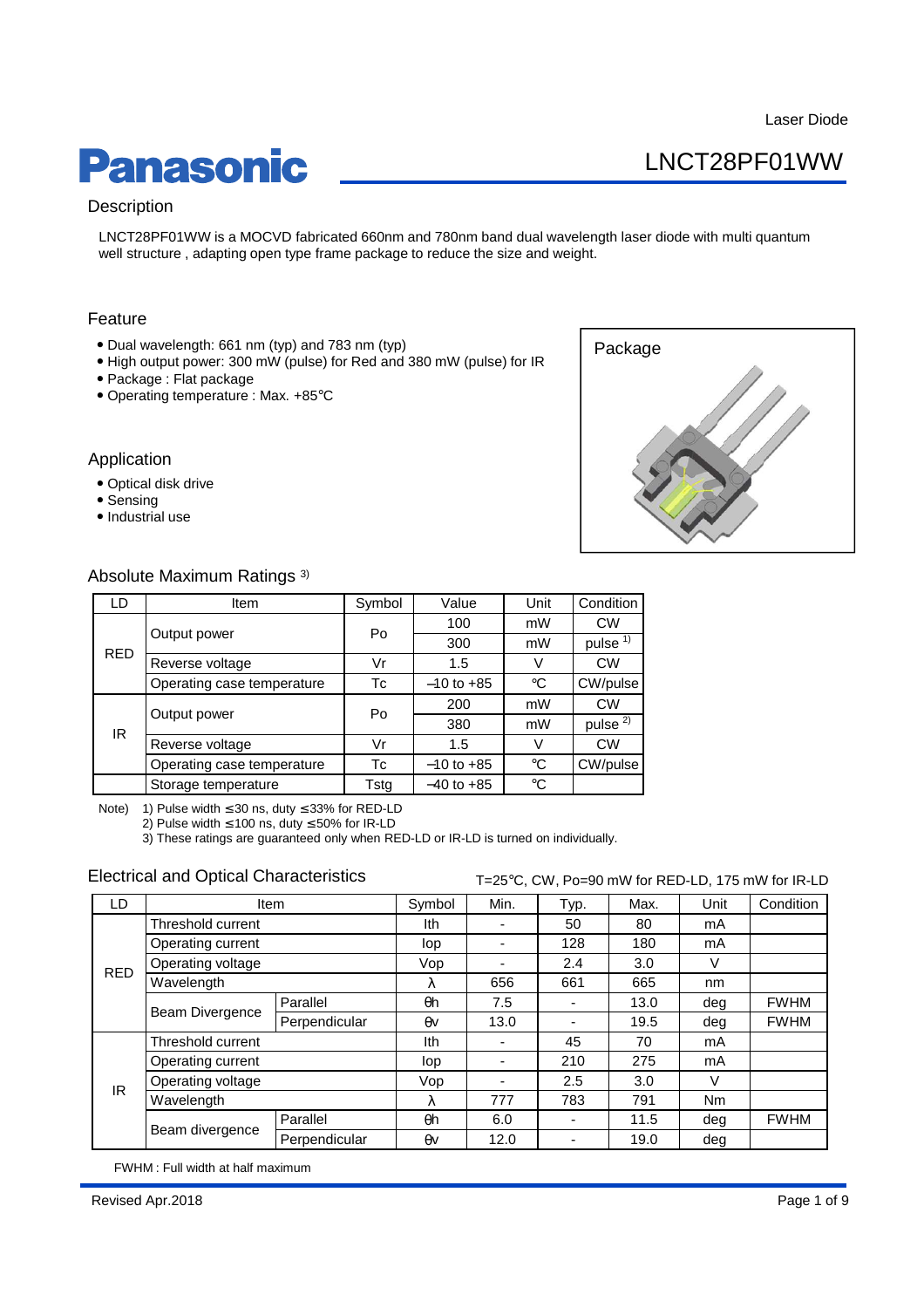LNCT28PF01WW

# **Panasonic**

Representative Characteristics [RED-LD]

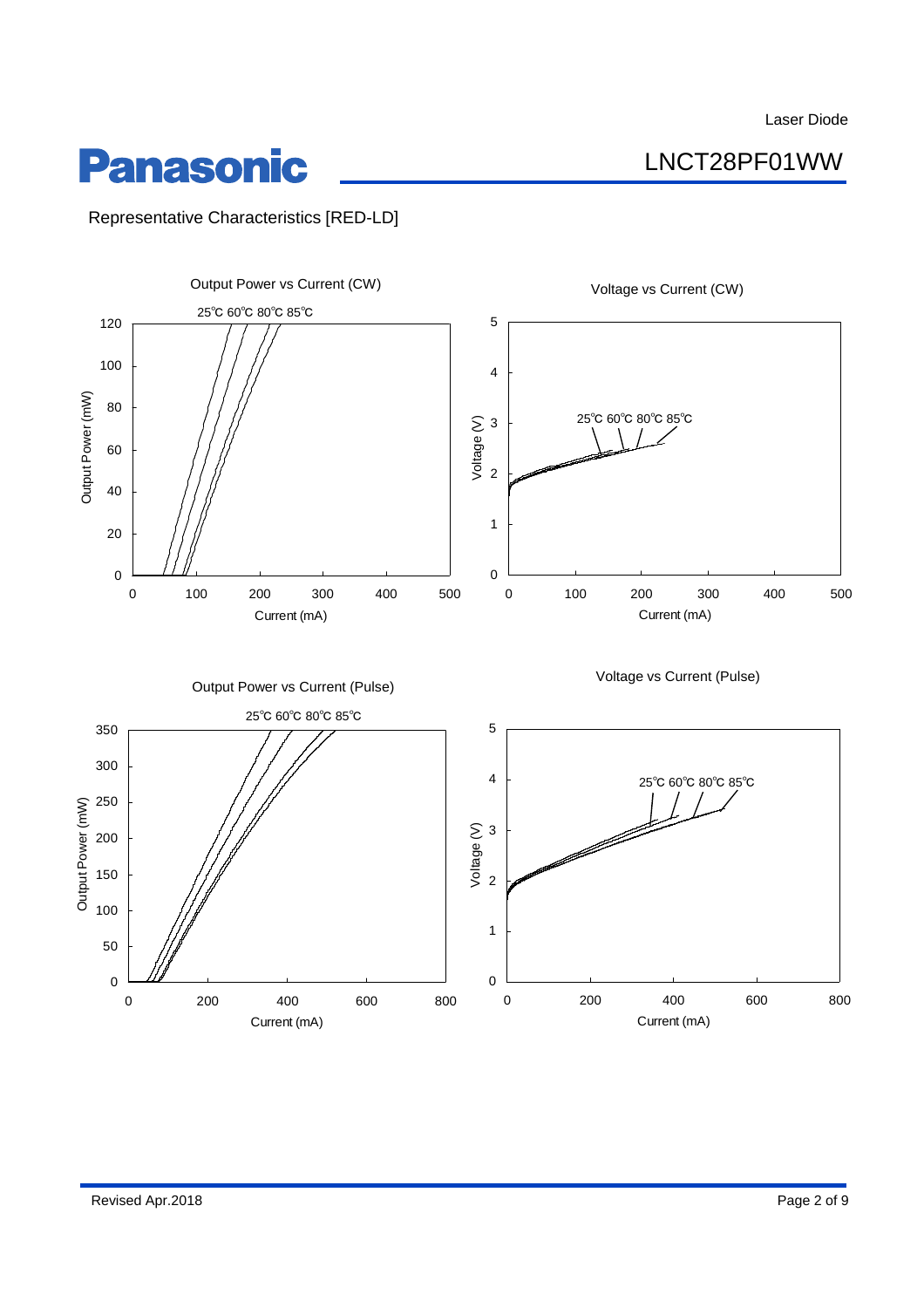LNCT28PF01WW

# **Panasonic**

Representative Characteristics [RED-LD]

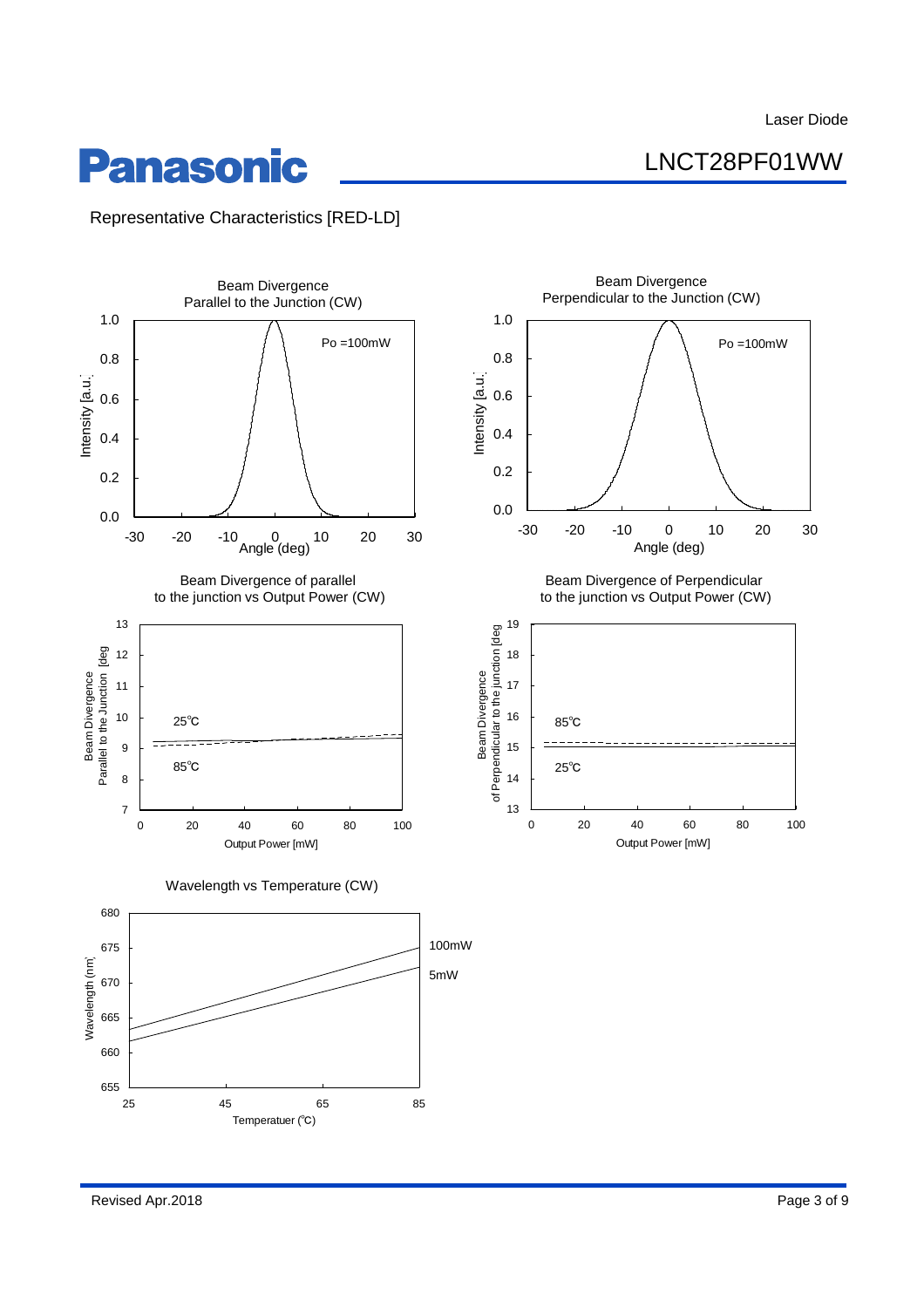LNCT28PF01WW

## **Panasonic**

Representative Characteristics [IR-LD]

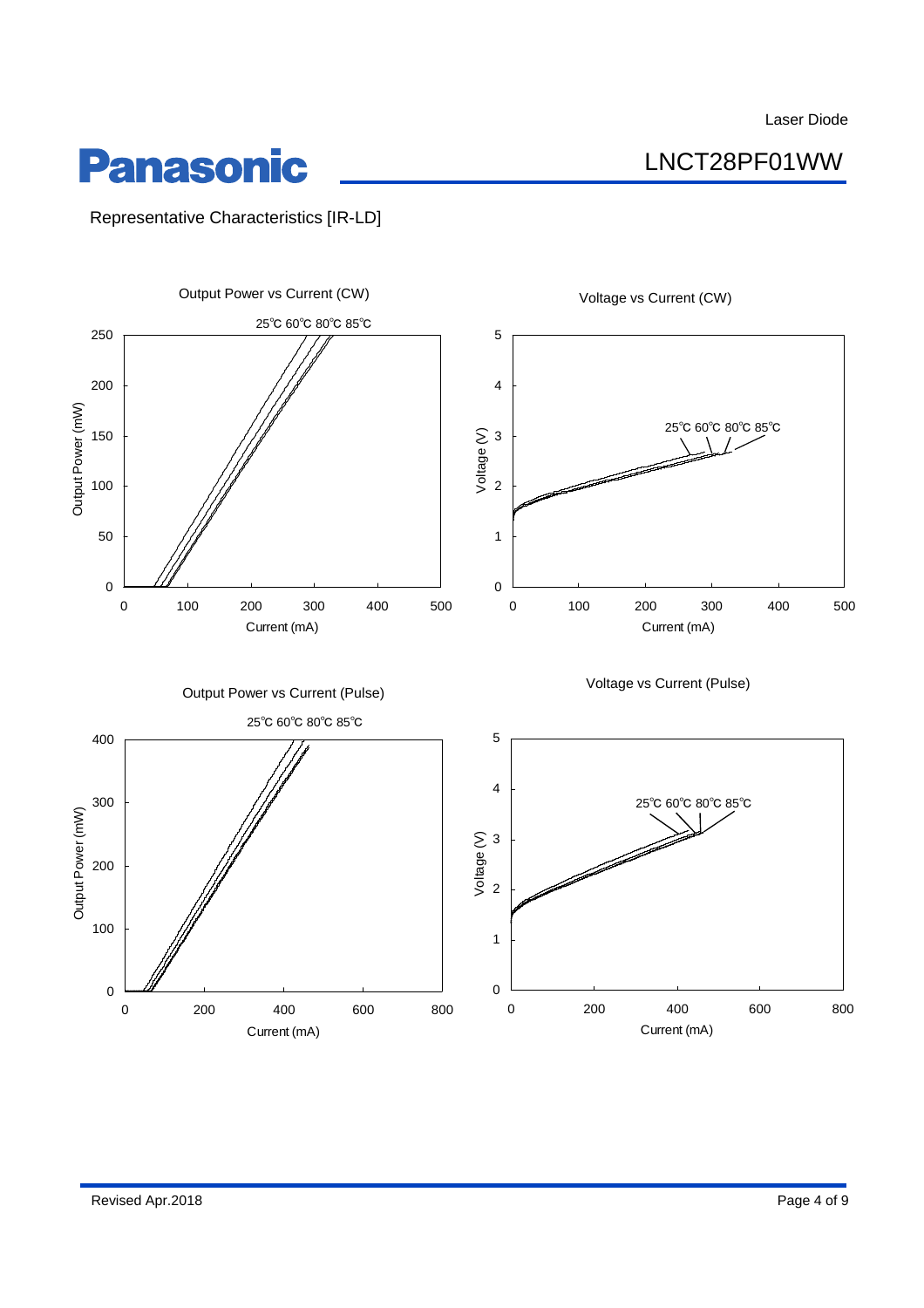LNCT28PF01WW

# **Panasonic**

Representative Characteristics [IR-LD]



Revised Apr.2018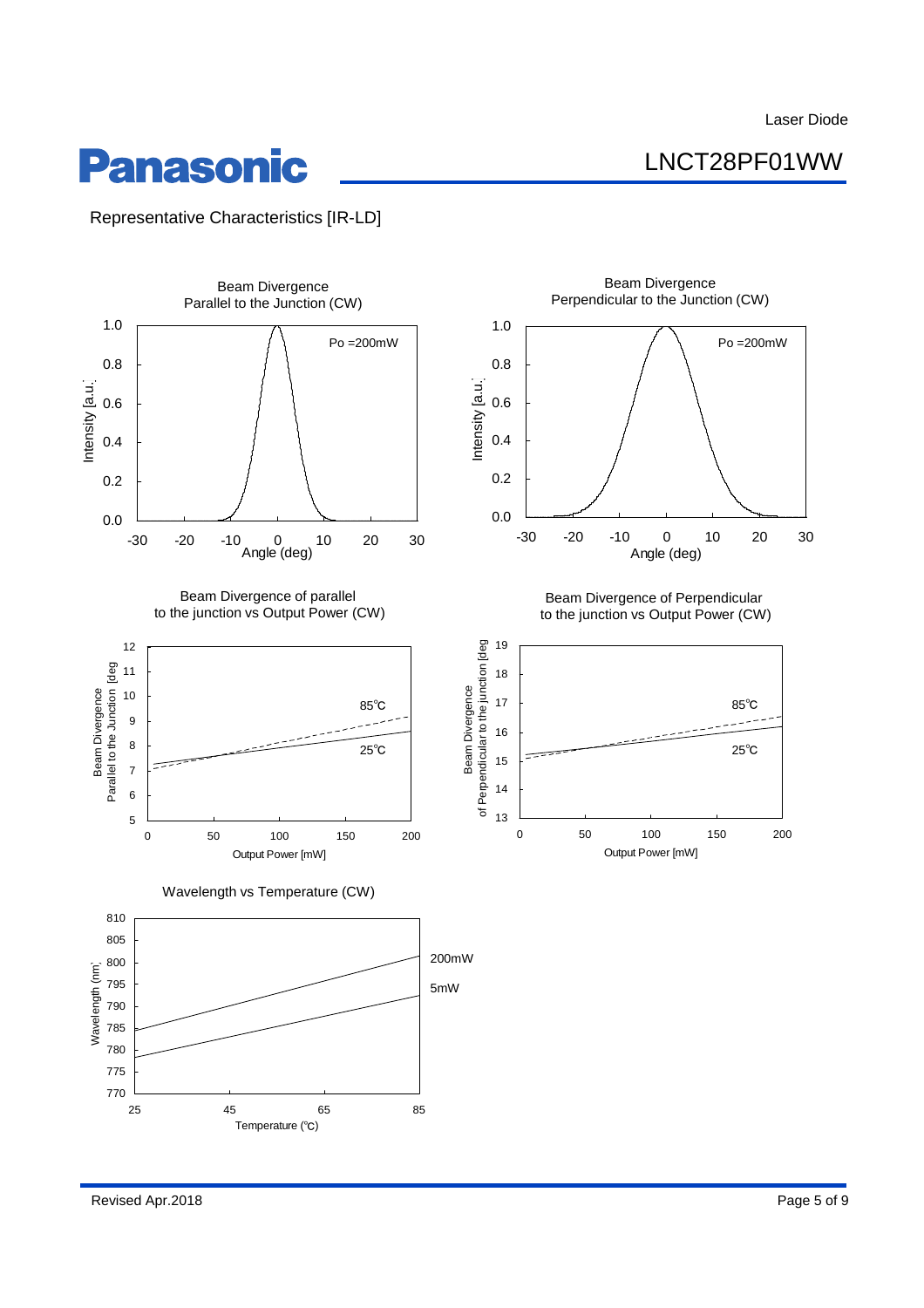### LNCT28PF01WW

# **Panasonic**

### Package Dimensions **Package Unit:** mm



②

General corner R is 0.25mm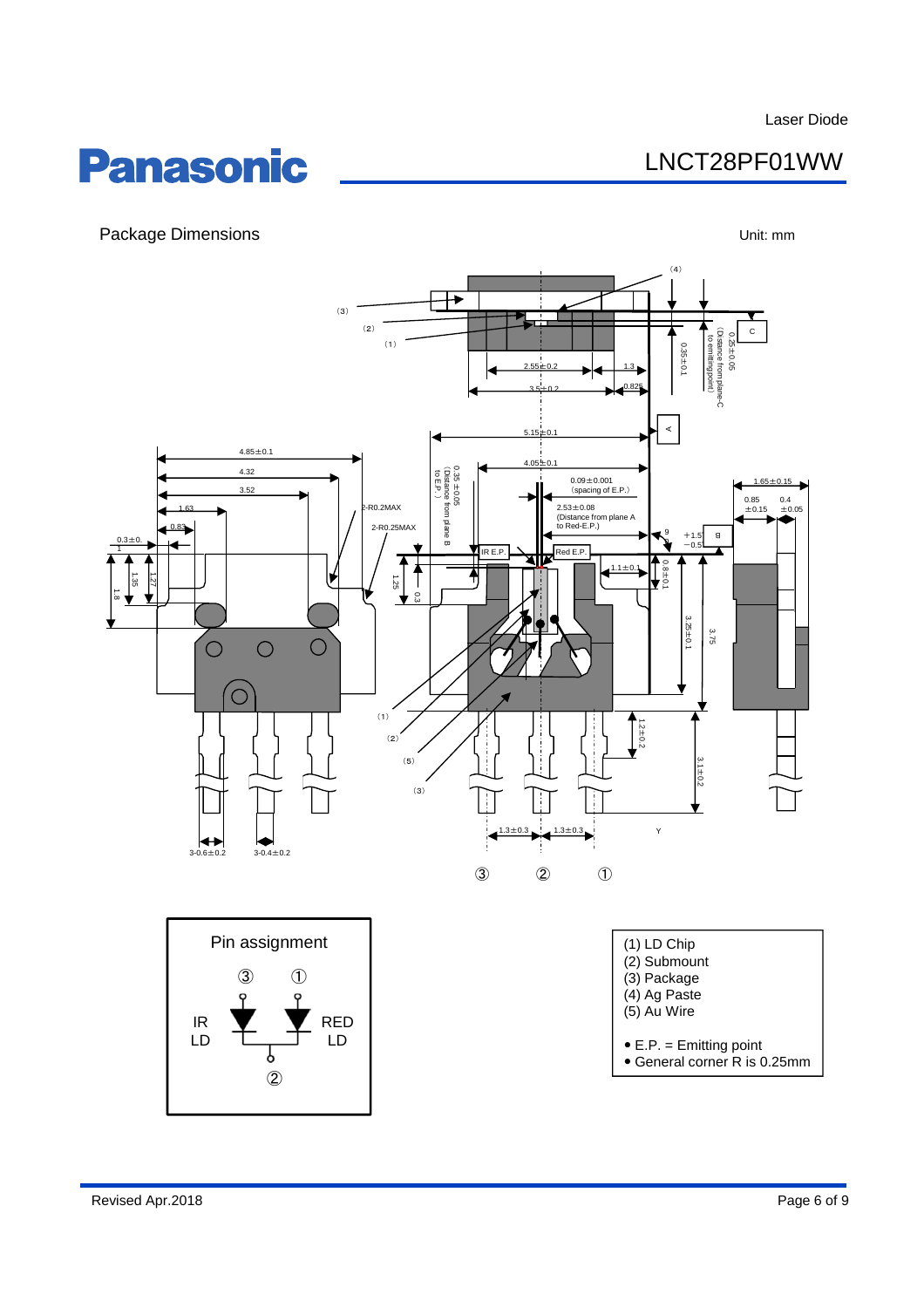# **Panasonic**

### LNCT28PF01WW



### 2 Packaging Quantity

| Form                            | Quantity   | Contents             | <b>Note</b>                        |
|---------------------------------|------------|----------------------|------------------------------------|
| Trav                            | $n = 80$   | $- -$                | $- -$                              |
| <b>Laminated Aluminum Cover</b> | $n = 480$  | Tray: 7 (Body + Cap) | Wrap The Product and The Desiccant |
| Packing Case                    | $n = 4800$ | Aluminum Pack 10     | $- -$                              |

\* PASS

xxxxxxxxx **Panasonic** EIAJ C-3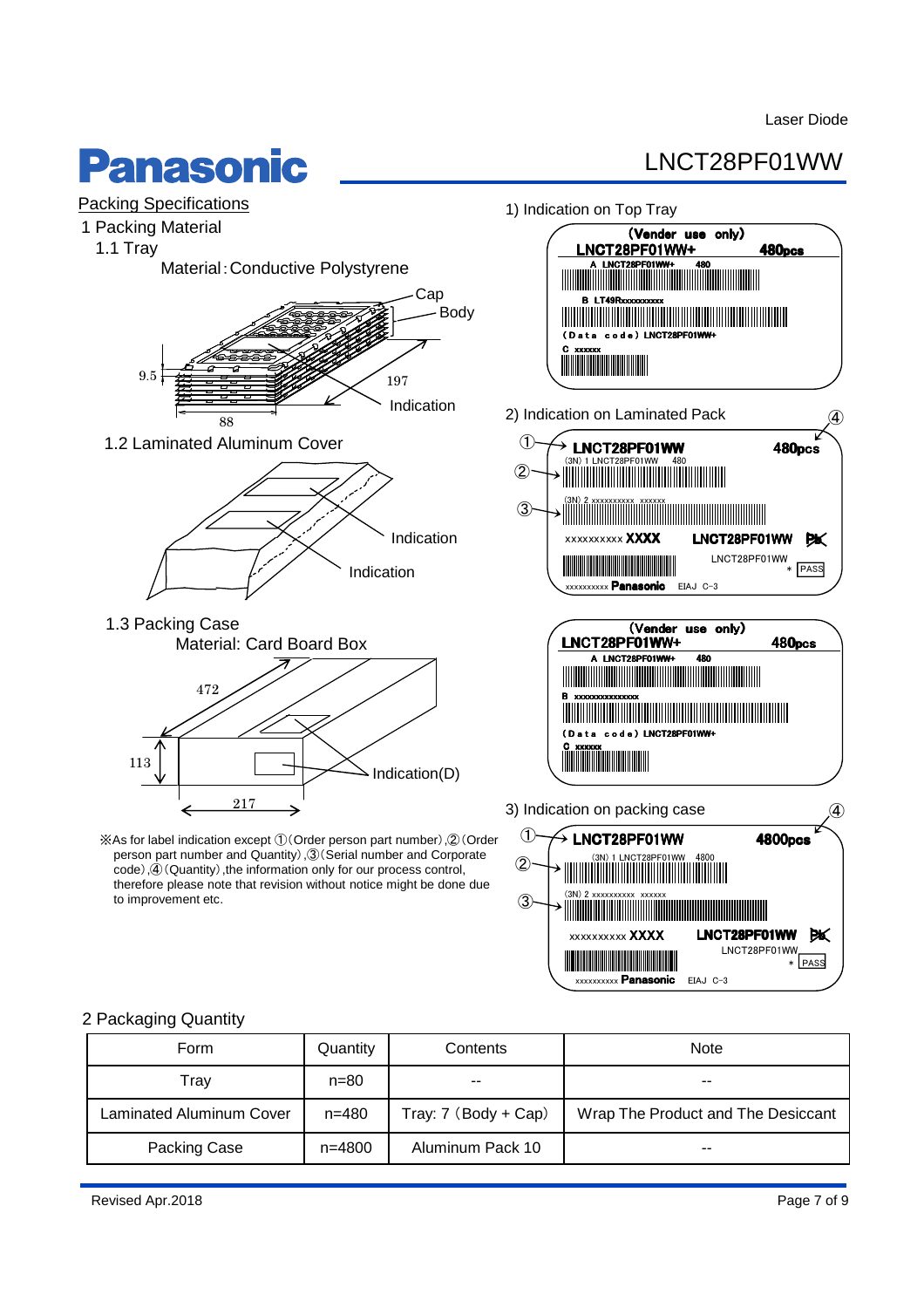## **Panasonic**

LNCT28PF01WW

### Warning

Laser class

This product is ranked in class IIIb laser according to IEC60825-1 and JIS standard 6802 "Laser Product Emission Safety Standards", so that safety protection is necessary when laser beam is radiated.

### **Cautions**

Flat package laser diode (FLD)

This product is adopting open type plastic package for the reduction of size and weight, so please take care of dust and touching laser diode with tweezers.

#### Prevention of Electrostatic discharge (ESD) and surge stress

Semiconductor laser diode is sensitive device to ESD and surge, so that sufficient cautions are needed. If electric pulses that may cause emission are inputted, the laser itself will be damaged by light intensity and will bring the laser diode degradation in a short time. Therefore, taking all possible measures against ESD and surge for FLD usage is strongly requested.

#### ■ Heat sink design

If case temperature becomes higher, the life of semiconductor laser diode becomes shorter. So it is important that design for heat radiation is appropriated. Especially it is effective to make the heat radiation from metal moiety of the package back side, locating under the submount and laser diode.

#### Precaution at soldering

When soldering, please give attention to the mechanical stress and the temperature because of using Ag paste. Temperature of die-pad portion should be less than 200℃. It is recommended to radiate heat by putting heat sink on the package.

・Soldering temperature and time

・Temperature : Less than 360°C (FLD only)

Less than 380°C (FLD with holder for heat radiation)

・Time : Within 5sec (Recommend within 3sec)